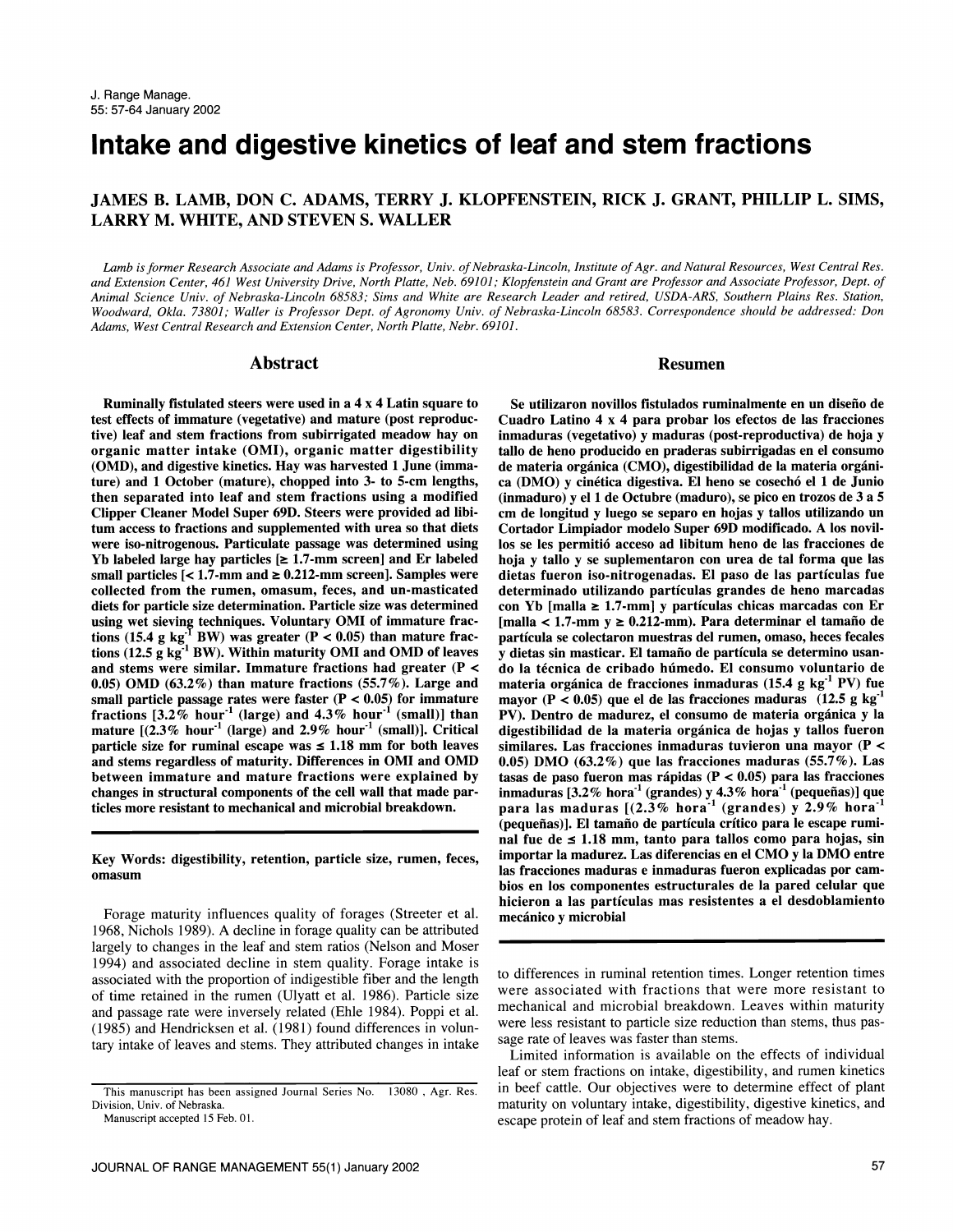# Materials and Methods

#### Treatments and Feeding

Four ruminally cannulated steers (avg body weight =  $418$  kg) fitted with 10.2-cm id. ruminal cannulae were used in a 4 x 4 Latin square to determine effects of immature and mature leaf and stem hay fractions on organic matter intake (OMI), organic matter digestibility (OMD), and ruminal retention time, passage rate, and particle size distribution. Steers were fistulated and housed at the University of Nebraska-Lincoln Animal Science building under conditions described in the animal use protocols approved by the Institutional Animal Care and Use Committee at the University of Nebraska. Leaf and stem hay fractions were harvested at the University of Nebraska Gudmundsen Sandhills Laboratory (elevation 1,073 m, 42°05'N Lat, 101° 26'W Long) located 11 km northeast of Whitman, Nebr. Hay was harvested and baled into 500-kg round bales from 2 rec tangular (100 x 330 m), subirrigated meadow plots. Soils of the subirrigated meadow are classified as Gannett-Loup fine sandy loam (coarse-loamy, mixed, mesic Typic Haplaquoll). Plots were harvested to represent 2 stages of plant growth: immature hay (1 June 1994), characterized as being vegetative to elongation phase; and mature hay (1 October 1994), characterized as being post-reproductive (Moore and Moser 1995). Dominant species of the subirrigated meadow plots were Kentucky bluegrass (*Poa pratensis* L.), slender wheatgrass [Elymus trachycaulum (Link) Gould ex Shinn.], quackgrass [Elytergia repens (L.) Nevski], redtop (Agrostis stolonifera L.), timothy (Phleum pratense L.), several species of and particle breakdown of the fiber comsedges (Carex spp.), smooth bromegrass (Bromus inermis Leyss.), and reed canarygrass (Phalaris arundinacea L.). Less abundant species were prairie cordgrass (Spartina pectinata Link), rushes (Juncus and mature stem diets  $(108 \text{ g day}^{-1})$ ). Urea spp. and Eleocharis spp.), big bluestem (Andropogon gerardii Vitman), indiangrass [Sorgastrum nutans (L.) Nash], switchgrass (Panicum virgatum L.), and several species of clover *(Trifolium spp)*. Mean percentage of total plant basal area for species of an adjacent meadow with<br>and subsampled daily. Subsamples were similar soils and elevation was  $26\%$  and subsampled darger substitution was stored for later analysis. Daily OMI was Kentucky bluegrass, 25% wheatgrass<br>determined by difference. On day 8, steers (composite of slender wheatgrass and quackgrass), 14% sedge, 8% timothy, 8% red clover (Trifolium pratense L.), 5% rushes, 4% redtop, 3% smooth bromegrass, and 3% reed canarygrass. The remaining component was comprised of

big bluestem, indiangrass, and other forbs (Nichols 1991, Reece et al. 1994).

Hay was separated into leaf and stem fractions at the USDA-ARS Southern Plains Range Research Station at Woodward, Okla. Bales were unrolled and hay was chopped with a forage chopper into 3- to 5-cm lengths. Chopped hay was separated into leaf and stem fractions using a Clipper Cleaner Model Super  $69D<sup>1</sup>$  dual flow air separation system  $(A.T.$  Ferrel & Co., Saginaw, Mich.). The dual air system forces air into the separation chamber from opposing directions (e.g. top and bottom). Chopped hay enters at the center and moves across the opposing air flows. The opposition from the flows results in separation based on large or small particles. Particles were weight of the fractions. The heavier steni fraction separates and moves across the chamber at a lower angle than the lighter leaf fraction. Fractions are individually recovered. Air flows were continually monitored and adjusted to obtain leaf stem separation. Sub-samples of leaf and stem fractions were collected and manually separated and found to be 90% of their intended fraction.

Steers were housed under environmentally controlled conditions in metabolism stalls. Fourteen days before trial initiation, steers were allowed ad libitum access to long-stem subirrigated meadow hay that was harvested 1 August from an adjacent Teeter et al. (1984). Large particles were meadow of similar species composition. Steers were assigned randomly to 1 of 4 hay fraction diets: immature leaf, immahay fraction diets: immature leaf, find was poured off and the remaining sample<br>ture stem, mature leaf, or mature stem. The secoled in 100 mM assists aside ally Steers were fed every 2 hours with automatic feeders which allowed ad libitum (10% daily refusal) access to diets. To avoid associated effects of potential rumiavoid associated effects of potential rumi-<br>nal N deficiencies on intake, passage rates, are of chases aloth. Pertialse were then ponent, solubilized urea was supplemented via the rumen cannula. Urea was added at occasional stirring, squeezed dry, spread 12-hour intervals to steers fed immature stem  $(77 \text{ g day}^{-1})$ , mature leaf  $(91 \text{ g day}^{-1})$ , was supplemented as a percentage of the total dietary N and calculated to equal the percentage of total N in the immature leaf diet. Period lengths were 15 days, with 7 days for diet adaptation and 8 days for collection. Refusals were collected, weighed, were fitted with fecal collection bags and

total feces were collected until day 13. Fecal bags were weighed, emptied, and subsampled every 12 hours. Subsamples were frozen for later analysis of dry matter (DM), organic matter (OM), and particle size.

#### Particulate Passage Estimates

Particulate passage rates and retention times were determined on 2 different particle sizes. Large particles were classified as those that were retained on a 1.7-mm screen, whereas small particles were classified as those that cleared a 1.7-mm screen but were retained on a 0.212-mm screen. Hay fractions were soaked in water for 24 hours before being separated into sieved with a FRITSCH electromagnetic siever (Idar-Oberstein, West Germany), the lid of which was equipped with a shower and the pan with a vacuum system. Sieving was done with a vibration amplitude of 6 mm for 10 min (Shaver et al. 1988). Screen sizes were: 6.30, 4.75, 3.35, 1.70, and 0.212 mm. Particles on upper screens were combined into a large particle pool while those retained on the 0.212- mm screen constituted the small particles.

Large particles from the 4 hay fractions were labeled with Yb acetate and small particles were labeled with Er acetate using modified procedures described by soaked for 24 hours in a 15 mM aqueous Yb solution. After soaking, excess fluid was soaked in 100 mM acetic acid solution for 12 hours with occasional stirring. After soaking in acetic acid, particles were rinsed with slow flowing water overnight ers of cheese cloth. Particles were then squeezed dry and soaked again in 100 mM acetic acid solution for 5 to 6 hours with on trays, and dried in a forced-air oven at 50°C. Small particles were labeled with Er following the same procedures using 20 mM Er aqueous solution.

In each period on day 3 at 2000 hours, steers were pulse-dosed intraruminally with both Yb and Er labeled particles. The dose was placed in the mid-dorsal region of the rumen (Krysl et al. 1987). Each steer was dosed with 200 g air-dried Yb labeled large particles and 150 g airdried Er labeled small particles. At 0800 hour the following 3 days, ruminal evacu ations were made (Vanzant et al. 1993). Rumen contents were weighed and mixed thoroughly, sampled for pH and subsampled for DM and marker determinations.

<sup>&</sup>lt;sup>1</sup>Trade names and company names are included for the benefit of the reader, and imply no endorsement or preferential treatment of the product by University of Nebraska.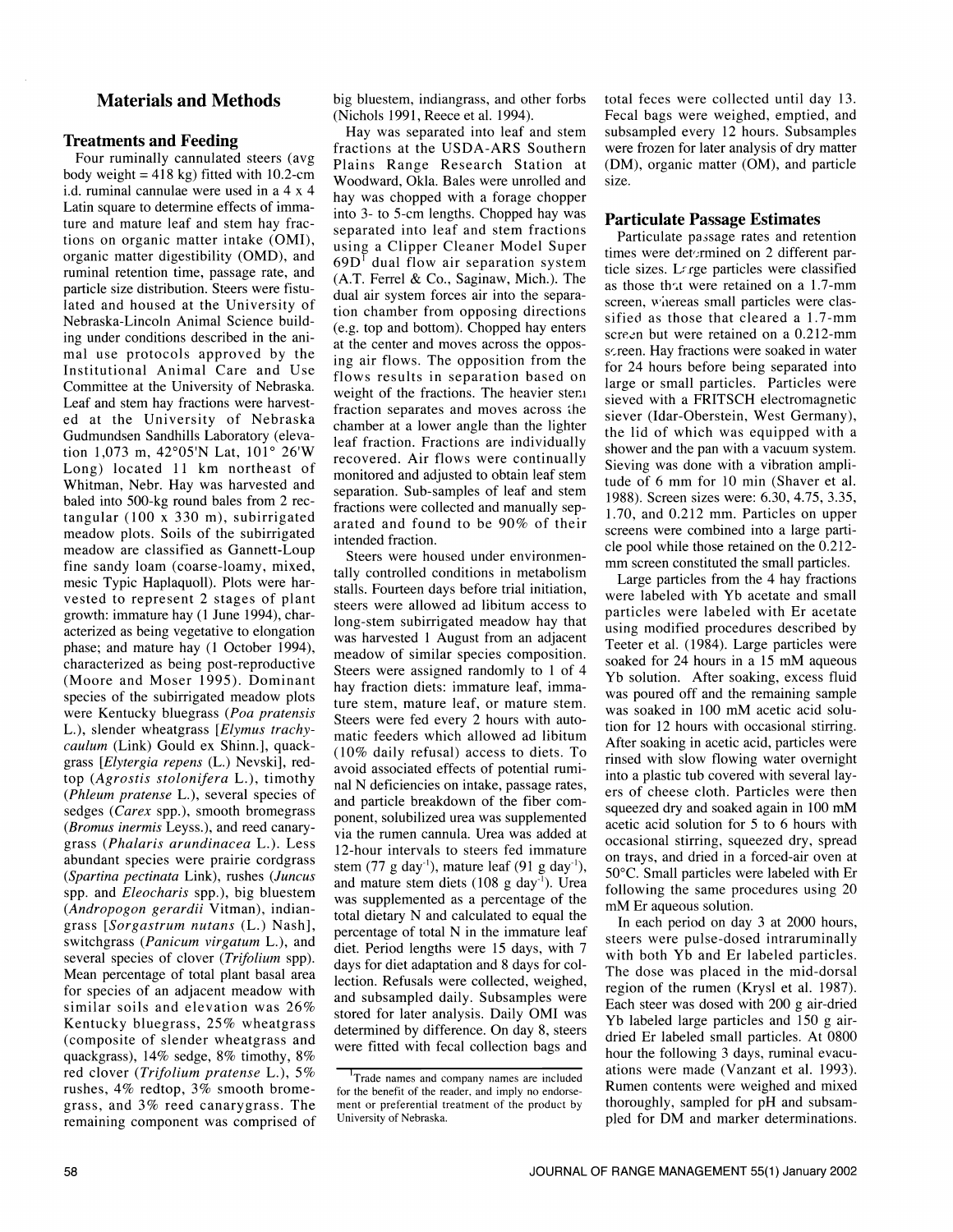post-marker dosing. Following each<br>rumen evacuation, the omasum orifice was omasal folds (Moir 1984). Omasal contents were combined across days, frozen and stored for subsequent particle size analysis.

#### Particulate Size and Distribution

Particle size was determined using wet sieving techniques on subsamples of individual hay fractions, ruminal and omasal contents, and feces. Individual hay fractions were collected and soaked in water for 24 hours, excess water was removed, and samples were stored at  $-18^{\circ}$  C for later particle size determination. Ruminal digesta samples were collected from 4 sites within the reticulorumen on day 8 at 0800 hour, before interval feeding and stored at  $-18^{\circ}$  C for later particle size analysis. Reticulorumen sampling sites were: 1) anterior dorsal sac; 2) caudo-dorsal sac; 3) caudo-ventral sac; and 4) reticulum. At 0800 hour on days 13 to 15, ruminal evacuations were made and subsamples collected to estimate DM content of the reticulorumen (Vanzant et al. 1993). Samples collected at the anterior dorsal sac or caudo-dorsal sac were a composite of 2 grab samples. Samples collected at descending order which facilitated the caudo-ventral sac or reticulorumen removal of all bags at 1 time point. Bags the caudo-ventral sac or reticulorumen were obtained by passing a 300-ml cup, capped by placing the hand over the opening, into the sampling sites. Omasal sam ples were a composite collected during ruminal evacuations. Fecal samples were a composite of subsamples collected during total fecal collections.

Particle size was determined on duplicate samples of the hay fractions, ruminal, omasal, and fecal contents using wet sieving techniques described by Prigge.et al. (1990). Particles were separated using a FRITSCH (Idar-Oberstein, West Germany) electromagnetic siever equipped with a lid shower and an evacuation system. Approximately 15 g of wet sample (3 to 4 g DM) were placed on the top screen and sieving was done with a vibration amplitude of 6 mm for 10 min (Moseley 1984, Shaver et al. 1988) with screen apertures of 6.30, 4.74, 3.35, 1.70, 1.18, 0.85, 0.60, and 0.212 mm. Particles retained on individual sieves were rinsed onto preweighed 15-cm filter paper and dried (50° C) in a forced-air oven for 48 hours to determine retained DM. Dry residue retained on individual screens was residue retained on individual screens was<br>expressed as a percentage of the total DM En freedings was presented for analysis

Subsamples obtained during ruminal evac-<br>uations represented 12, 36, and 60 hours fraction and particles less than the 0.212rumen evacuation, the omasum orifice was ence. Geometric mean diameter was cal-<br>palpated and approximately 30 g of con- culated according to procedures outlined<br>tents were removed from between the by Waldo et al. (1971). F sieved (Shaver et al. 1988). The soluble mm screen size were calculated by differculated according to procedures outlined by Waldo et al. (1971). Five particle pools were determined based on the cumulative DM retained on selected sieve screens ( $\geq 3.36$ ,  $\geq 1.18$ ,  $\geq 0.60$ , <0.60, or  $< 0.212$ -mm screen).

#### In Situ Procedures

Rate and extent of in situ neutral detergent fiber (NDF) disappearance were determined on individual hay fractions during all periods. A 5-g subsample of each hay fraction was ground to pass through a 2-mm screen in a Wiley Mill and was placed into a pre-weighed, labeled Dacron bag (10 x 20 cm, avg pore size =  $53 \pm 10 \mu m$ ; Ankom, Fairport, N.Y.). Individual bags were sealed by wrapping the open end around a #8 rubber<br>etermined using a dacron bag procedure stopper that was secured with a #18 rubber band. The bag was folded over the rubber band and a second rubber band was added. Sample bags were soaked in water (39° C) for 20 min before rumen incubation. Incubation times were: 4, 8, 12, 24, 48, 72, and 96 hours. Duplicate sample bags were incubated in a polyester mesh bag (36 x 42 cm). Bags were placed in the fluid phase of the ruminal ventral sac and incubated in descending order which facilitated<br>removal of all base at 1 time noint. Base Undegraded intake protein values were were washed and rinsed according to procedures outlined by Wilkerson et al. ty classifications as described by Van<br>Soest (1994). The b fraction and  $k_d$  were (1995).

was determined using methods described by Van Soest et al. (1991). Approximately 0.5 g of in situ residue was analyzed for NDF in duplicate for the 0, 4, 8, 12, 24, 48, 72, and 96 hour incubations. Rate and extent of fiber degradation and apparent extent of ruminal digestion were calculated as described by Grant and Mertens<br>(1002) and Grant and Weidner (1002) determined on the initial hay fractions and (1992) and Grant and Weidner (1992).

#### Laboratory Analyses

Diets, refusals, ruminal contents, and fecal samples were dried in a forced-air oven (50° C) and ground to pass through a 1-mm screen in a Wiley Mill. Samples were analyzed for DM (AOAC 1984), NDF (Van Soest et al. 1991), acid detergent fiber (ADF, Van Soest 1963), and crude protein (AOAC 1984). In vivo by determining the crude protein concen-OMD was calculated following procedures outlined by Schneider and Flatt (1975).

Er fractions were prepared for analysis

(Karimi et al. 1986) by adding 14.9 ml of 0.01 M Diethylenetriaminepentaacetic acid (DTPA) to 0.2 g of sample. Samples were shaken for 35 min, then filtered (Whatman #4 filter paper, Whatman, Maidstone, UK) into vials and analyzed by atomic absorption spectroscopy with a nitrous oxide/acetylene flame (McCollum and Galyean 1985). Passage of particles was assumed to follow first order kinetics. Rumen Yb and Er disappearance curves were used to calculate the rate of particle passage  $(k_p)$  out of the rumen. Fractional passage rate represented the natural logarithmic slope of the descending portion of the disappearance curve. Retention time was calculated as the reciprocal of the natural logarithmic slope.

Undegraded intake protein (UIP) of the individual hay fractions was determined by combining large particle passage rate  $(k_n)$  and rate of in situ N degradation  $(k_d)$ . Undegraded intake protein values were with incubation times of 4, 8, 12, and 24 hours (Wilkerson et al. 1995) and by using the following equation: [b fraction x  $((k_p/(k_p + k_d))]$ . The b fraction represented the N pool that has the potential for escape. Undegraded intake protein values were corrected for microbial attachment using purine analysis as described by Zinn and Owens (1986) and Aharoni and Tagari (1991).

also determined based on protein solubility classifications as described by Van determined using in situ residues at 4, 8, 12, and 24 hours. Neutral detergent-insoluble protein was selected as the protein fraction that best represented the b fraction. This protein fraction was classified as being insoluble in neutral detergent but soluble in acid detergent and having a slow rate of enzymatic degradation.

Neutral detergent-insoluble protein was on in situ residue from bags incubated in the rumen for 4, 8, 12, and 24 hours. About 1 g of residue was allowed to reflux for 1 hour in NDF solution (Van Soest et al. 1991). After refluxing, the NDF residue and solution were filtered (Whatman #541 filter paper, Whatman, Maidstone, UK) and rinsed 3 times with boiling water to remove NDF solution. Percentage neutral detergent insoluble protein was calculated tration of the filtered NDF residue (AOAC 1984) divided by the sample weight. A blank filter paper treated with hot NDF solution and rinsed 3 times with boiling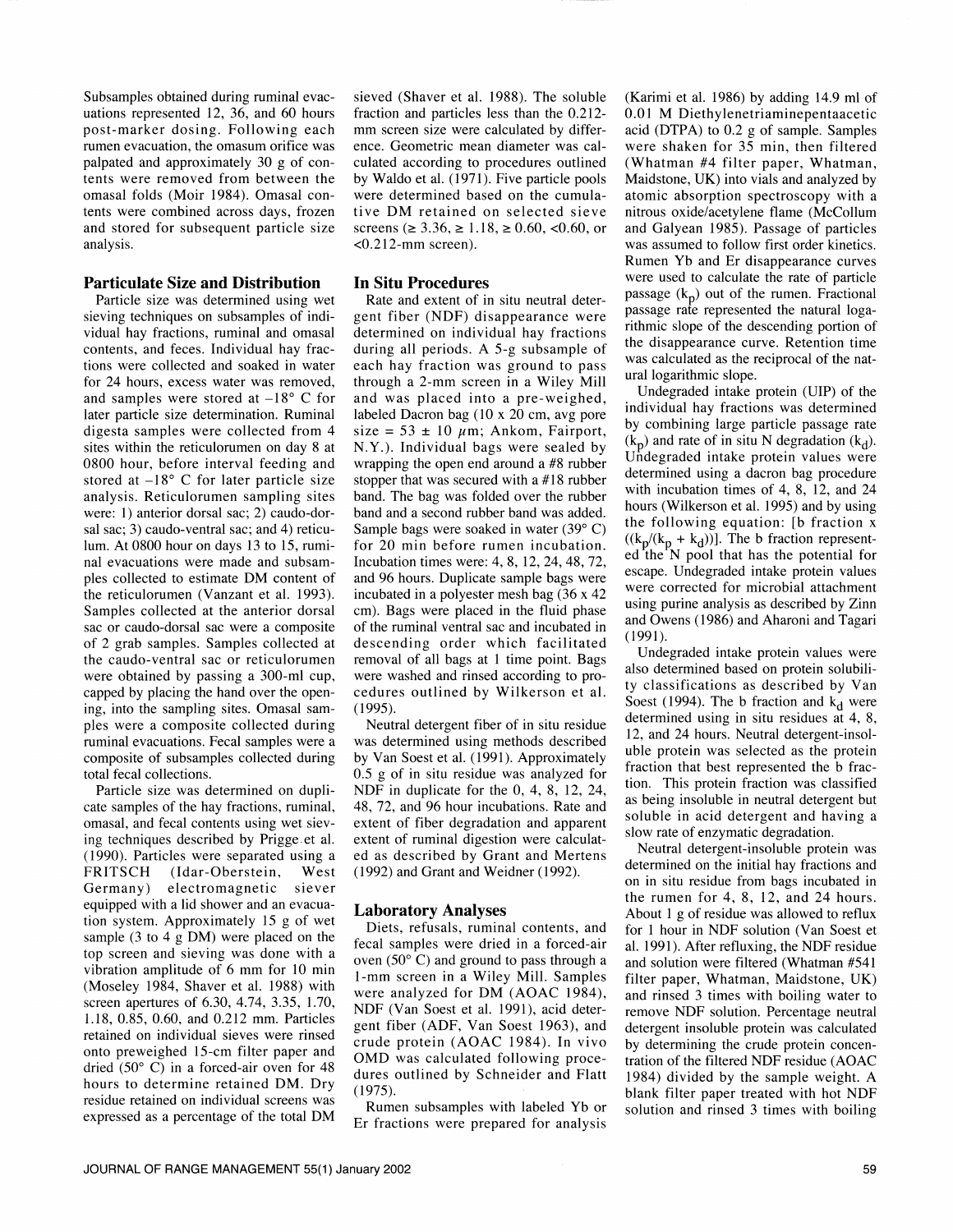water was used to correct for any N contamination originating from the filter paper or NDF solution. Rate  $(k_d)$  was deterthe percentage NDF multiplied by the percentage neutral detergent-insoluble protein at each time point. Rate represented the natural logarithmic slope of the descending portion of the disappearance curve.

#### Statistical Analysis

Organic matter intake, (OMI), organic matter digestibility (OMD), rumen dry matter (DM) fill, rumen volume, particulate passage of large and small particles, pH (single time point), undergraded intake protein (UIP), and rate and extent of NDF disappearance were analyzed as a 4 x 4 Latin square. Factors included in the model were steer, period, maturity, and individual leaf or stem fraction. Steer was considered a random effect. Treatments were compared using predetermined con trasts. Due to the expense of fraction separation and an under-estimation of actual fraction intake at the time of separation, there were only enough mature stems for 2 complete collection periods compared to 4 periods for immature leaves, immature stems, and mature leaves. Results for mature stems were analyzed using 2 periods (Cochran and Cox 1992). Data were analyzed using Mixed Model Procedures of SAS (1992). All differences mentioned are significant at the  $P < 0.05$  probability level unless otherwise noted.

#### Results

#### Diet Composition

The separation technique on a dry weight basis provided purity values greater than 90%. The stem fraction for both immature and mature hays contained stems plus some leaf sheaths and seed heads, while the leaf fractions contained leaf blades plus leaf sheaths, and some lighter seed heads.

Crude protein (CP) of immature hay fractions was greater than mature hay fractions. Immature leaves contained 26% more CP than immature stems and mature leaves contained 27% more CP than mature stems (Table 1). Neutral detergent fiber of immature and mature hay fractions were similar. Leaf and stem fractions within stage of maturity did not differ in NDF. Mature hay fractions had higher mature hay fractions. ADF than immature hay fractions. Immature leaves and stems did not differ from in situ data corrected for mi<br>in ADE content. However, with a leave a set of detergent insoluble nitrogen. in ADF content. However, mature leaves had higher ADF concentrations than

mined by taking the natural logarithm of tration than mature stems is not apparent. mature stems. Why ADF content of immature leaves and stems did not differ while mature leaves had a greater ADF concen-A partial explanation for the lack of differ- ence in ADF content between the immature hay fractions could be related to the concentration of leaf sheaths in the leaf fraction.

#### Intake, DM Fill, Digestibility and stems than for immature leaves).<br> **Passage** Geometric mean diameter of particles or Passage

Organic matter intake (OMI) of steers fed immature hay fractions was greater than that of steers fed mature fractions (Table 2). Organic matter intake of leaves and stems within stage of maturity did not differ. Organic matter digestibility (OMD) was lower for steers fed mature hay fractions when compared with steers fed immature hay fractions (Table 2). Immature leaf and stem fractions did not differ in OMD. Likewise, OMD of mature<br>leaves and stems were observed for coarse leaves and stems was similar.

Particulate passage rates of large and small particles were faster for immature hay fractions than mature fractions (Table 2). Passage rate of immature leaves, regardless of particle size, was faster than rates for immature stems. Large particle passage rate was faster for mature leaves The fine particle pool  $\langle 0.60 \text{ mm} \rangle$  comthan for mature stems. However, passage rate of small particles for mature stems and leaves did not differ.

Dry matter (DM) fill and total rumen volume were not affected by stage of maturity and leaf and stem fractions within stage of maturity did not differ. Ruminal pH was similar for immature and fractions within stage of maturity did not differ.

#### Particle Size Distribution

Geometric mean diameter of mature hay fractions was 42% larger than for immature fractions. Geometric mean diameter of mature leaves was 20% greater than mature stems (Table 3). About 89% of the total DM sieved for mature leaf and stem fractions was retained within the  $\geq 1.18$ mm pool. More DM was retained  $(4.5\%)$ within the  $\geq 1.18$ -mm pool for immature stems than for immature leaves).

particle pools at the 4 rumen sites was not different. No 2-way interaction existed for maturity x site or fraction x site. Given that the 4 sites were not different, sites within maturity level and fraction were pooled (Table 3). The geometric mean diameter of rumen particles for mature stems was 38% larger than mature leaves. Immature stems had a geometric mean diameter 25% larger than immature leaves. No differences between immature particles ( $\geq 3.36$ -mm) with approximately 18.1% of the total ruminal DM sieved retained in this pool. Retained ruminal DM for the coarse ( $\geq 3.36$ -mm) particle pool was similar for mature stems and leaves and approximately 13.5% of the total sieved DM was retained (Table 3). prised a large portion of the total retained DM. Immature leaves had approximately 17% more DM retained in this pool than did immature stems. Similarly, mature leaves had approximately 24% more DM retained within the fine particle pool than mature stems (Table 3).

mature hay fractions, and leaf and stem<br>for both omasal and fecal contents were Estimates of geometric mean diameter similar. Stage of maturity did not affect geometric mean diameter or particle distri-

Table 1. Chemical composition of subirrigated meadow immature and mature leaf and stem fractions fed to beef steers.

|                                 |      | Immature |      | Mature |           | <b>Contrasts</b> |           |
|---------------------------------|------|----------|------|--------|-----------|------------------|-----------|
| Item <sup>2</sup>               | Leaf | Stem     | Leaf | Stem   | (1)       | (2)              | (3)       |
| Organic matter (% of DM) $87.6$ |      | 91.3     | 85.0 | 90.5   | $NS^3$    | <b>NS</b>        | <b>NS</b> |
| Ash $(\%$ of DM)                | 12.4 | 8.7      | 15.0 | 9.5    | $\ast$    | *                | $\ast$    |
| Crude protein $(\%$ of OM)      | 12.9 | 9.6      | 9.2  | 6.7    | $\ast$    | $\ast$           | $\ast$    |
| NDIN (% of DM)                  | 3.4  | 2.1      | 2.4  | 1.9    | $\ast$    | <b>NS</b>        | $\ast$    |
| BEP (% of DM)                   | 2.1  | 2.0      | 2.3  | 2.2    | <b>NS</b> | <b>NS</b>        | <b>NS</b> |
| NDF (% of OM)                   | 78.4 | 74.0     | 77.9 | 75.4   | <b>NS</b> | <b>NS</b>        | <b>NS</b> |
| $ADF$ (% of OM)                 | 46.6 | 44.7     | 53.0 | 45.7   | <b>NS</b> | $\ast$           | $\ast$    |
| ADIN (% of N)                   | 15.6 | 16.0     | 20.9 | 22.0   | NS        | <b>NS</b>        | $\ast$    |

Contrasts 1 = immature leaves vs immature stems; 2 = mature leaves vs mature stems; 3 = immature hay fractions vs

NDIN = Escape protein calculated using neutral detergent insoluble N (% of DM); BEP = Escape protein calculated from in situ data corrected for microbial attachment; NDF = neutral detergent fiber; ADF = acid detergent fiber; ADIN =

 $8$ <sup>3</sup>NS contrast not significant P  $> 0.05$ .

\*Contrast significant  $P < 0.05$ .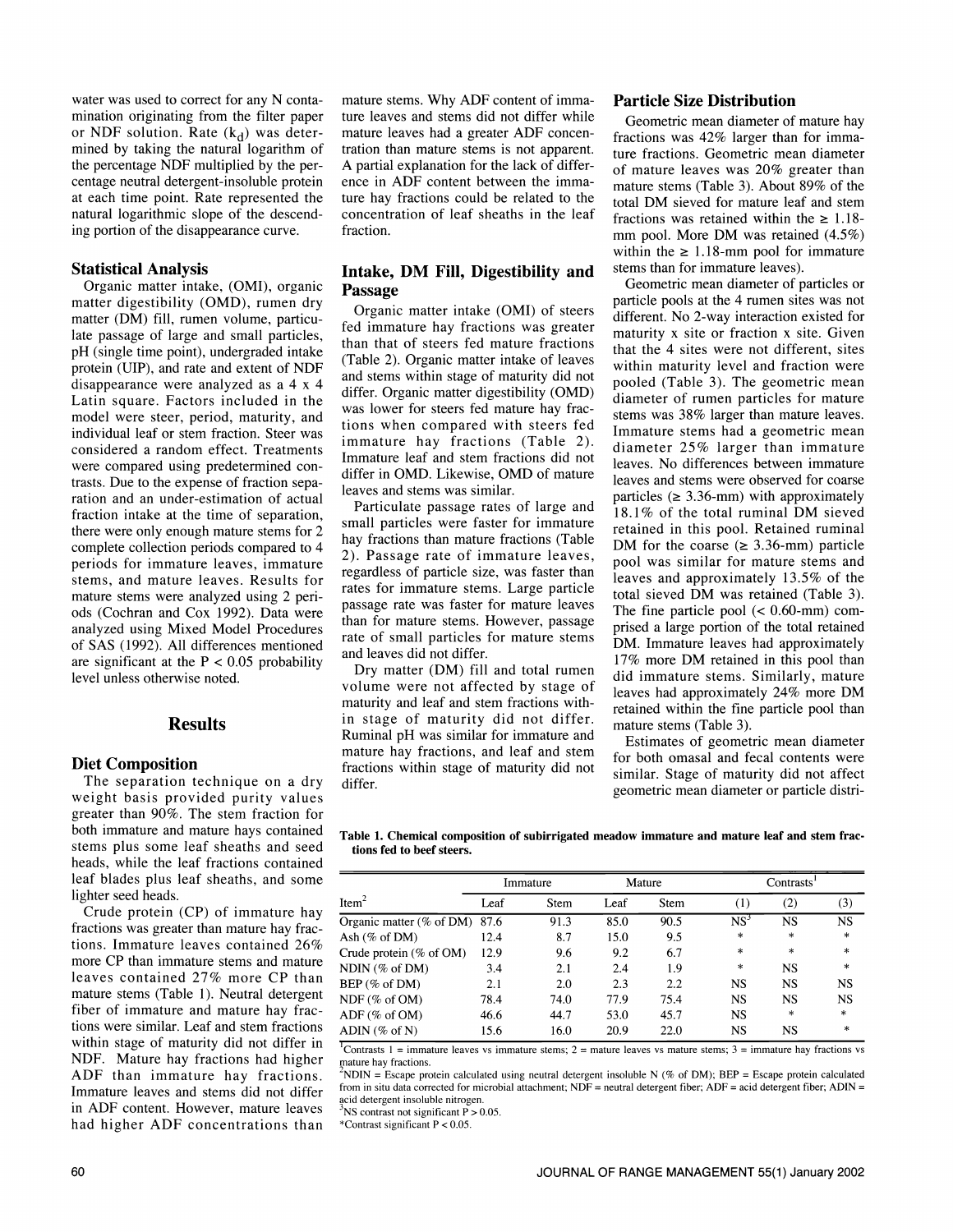Table 2. Organic matter intake, digestibility, rumen DM fill, and passage rates in steers fed subirrigated meadow immature and mature leaf and stem hay fractions.

|                   |       | Immature |       | Mature |                 |           | Contrasts <sup>1</sup> |           |           |           |
|-------------------|-------|----------|-------|--------|-----------------|-----------|------------------------|-----------|-----------|-----------|
| Item <sup>2</sup> | Leaf  | Stem     | Leaf  | Stem   | (1)             | <b>SE</b> | (2)                    | <b>SE</b> | (3)       | <b>SE</b> |
| OMI, kg           | 7.0   | 7.0      | 5.5   | 5.7    | NS <sup>3</sup> | 0.2       | <b>NS</b>              | 0.3       | $\ast$    | 0.2       |
| OMI, g/kg BW      | 15.4  | 15.4     | 12.1  | 12.8   | <b>NS</b>       | 0.4       | NS.                    | 0.5       | $\ast$    | 0.3       |
| $OMD. \%$         | 62.9  | 63.5     | 54.5  | 56.9   | <b>NS</b>       | 1.9       | NS.                    | 2.4       | $\ast$    | 1.5       |
| RDMF, g/kg BW     | 17.6  | 19.3     | 18.3  | 21.5   | <b>NS</b>       | 1.3       | <b>NS</b>              | 1.8       | <b>NS</b> | 1.3       |
| RV, g/kg BW       | 138.3 | 149.1    | 143.3 | 151.5  | <b>NS</b>       | 7.4       | NS.                    | 9.9       | <b>NS</b> | 6.3       |
| pH                | 6.6   | 6.6      | 6.8   | 6.8    | <b>NS</b>       | 0.2       | <b>NS</b>              | 0.2       | <b>NS</b> | 0.1       |
| LPP, $\%$ /h      | 3.8   | 2.5      | 2.5   | 2.1    | $\ast$          | 0.1       | $\ast$                 | 0.1       | $\ast$    | 0.1       |
| LPR, time, h      | 26.3  | 40.0     | 40.0  | 47.6   | $\ast$          | 0.8       | $\ast$                 | 1.1       | $\ast$    | 0.7       |
| SPP, $\%$ /h      | 5.1   | 3.5      | 3.0   | 2.8    | $\ast$          | 0.1       | <b>NS</b>              | 0.1       | $\ast$    | 0.1       |
| SPR time, h       | 19.6  | 28.6     | 33.3  | 35.7   | $\ast$          | 1.2       | <b>NS</b>              | 1.7       | $\ast$    | 1.1       |
| NDFD, %/h         | 5.3   | 3.8      | 3.9   | 3.7    | $\ast$          | 0.0       | <b>NS</b>              | 0.0       | <b>NS</b> | 0.0       |
| ENDF.h            | 79.1  | 70.8     | 67.5  | 55.7   | $\ast$          | 1.5       | *                      | 2.0       | $\ast$    | 1.3       |
| <b>AEDL</b>       | 43.8  | 41.3     | 37.7  | 35.7   | <b>NS</b>       | 1.7       | <b>NS</b>              | 2.3       | *         | 1.5       |
| <b>AEDS</b>       | 37.8  | 35.0     | 35.3  | 31.8   | <b>NS</b>       | 1.8       | <b>NS</b>              | 2.4       | <b>NS</b> | 1.5       |

<sup>1</sup>Contrasts 1 = immature leaves vs immature stems; 2 = mature leaves vs mature stems; 3 = immature hay fractions vs mature hay fractions.<br><sup>2</sup>OMI = organic matter intake; OMD = organic matter digestibility; RDMF = rumen d

screen; LPR = mean retention time of Yb-labeled large particles; SPP = passage rate of Er-labeled small particles < 1.7 mm and > .212 mm screen; SPR = mean retention time of Er-labeled particles; NDFD = in situ neutral det labeled large particles; AEDS = apparent extent of digestion of Er-labeled small particles.  $\text{NS}$  contrast not significant P  $> 0.05$ .

\*Contrast significant P < 0.05.

bution (Table 3). A large portion of retained fecal and omasal DM sieved was retained within the fine particle pool (<0.60-mm). More immature leaf DM was retained compared with immature stem. Similarly, more mature leaf DM was retained within the fine particle pool than mature stems (Table 3).

#### In Situ Disappearance

Rate of NDF disappearance was faster for immature leaves than immature stems. Mature leaves and stems had similar rates of NDF disappearance. Extent of NDF disappearance was affected by maturity and incubation times to reach extent of NDF between leaf and stem fractions within disappearance than mature hay fractions maturity were not associated with differdisappearance than mature hay fractions (Table 2). Immature stems reached extent of NDF disappearance more quickly than immature leaves and mature stems also required longer rumen incubation to reach extent of NDF disappearance than mature leaves (Table 2).

Apparent extent of ruminal digestion was similar for small particles regardless of maturity level or fraction type. Apparent extent of digestion of large particles was greater for immature hay fracextent of ruminal digestion of leaf and stem large particles within maturity were similar (Table 2).

# **Discussion**

tions than mature fractions. Apparent which indicated that rumen kinetics were Organic matter intake (OMI) of the leaf or stem hay fractions within stage of matuor siem hay fractions within stage of matu-<br>rity was similar. Previous work (Poppi et and mathematic management to hather al. 1980, Laredo and Minson 1975, and Cherney et al. 1990) found marked differences in voluntary intake of leaves or stems within stage of maturity by steers and sheep when diets were supplemented with rumen degradable N. They attributed the reduction in voluntary intake of stems to differences in retention time, apparent digestion, and passage rates between the 2 fractions. In contrast, differences observed for passage rate and ruminal retention time between leaf and stem fractions within ences in OMI in this study. The similarity in OMI between leaves and stems is best explained by similarities in fraction quality. Immature leaves and stems and mature leaves and stems contained similar NDF levels. Acid detergent fiber concentrations were similar for immature leaves and stems; however, mature leaves contained more ADF than mature stems. Dry matter (DM) fill of steers fed either immature stems or immature leaves was similar similar for leaves and stems. Differences in DM fill and voluntary intake observed in previous work might be related to the resistance of forage fractions to mechanical and microbial breakdown. Generally as forages mature, secondary cell wall devel-

opment increases. This, coupled with lignification, makes mechanical and microbial breakdown more difficult (Van Soest 1994). Differences between leaf and stem can make stems more resistant to both microbial and mechanical breakdown (Minson and Wilson 1994). Previous work has demonstrated that the slower passage of stem material from the rumen apparently reduced voluntary intake and as forage matured, passage rates were reduced for both leaves and stems. In the current study, passage rates and rates of ruminal NDF disappearance of mature hay fractions were slower than immature hay fractions, thus resulting in a reduction in OMI and organic matter digestibility (OMD).

Similarity of leaf and stem fraction OMD within respective stage of maturity can be attributed to slower passage and longer ruminal retention time of the stem fraction when compared with the leaf fraction. These findings are similar to those reported by Poppi et al. (1985) and Hendricksen et al. (1981). Haferkamp et al. (1995) observed that the leaf fraction of RS-2 (quackgrass x bluebunch wheatgrass [Pseudoroegneria spicata (Pursh.) Love]) hybrid had consistently higher in vitro OM digestibility than stem throughout the growing season. Ruminal retention time is important to digestion and particle size reduction. In vitro data do not reflect differences in retention times and resistance to mechanical breakdown. Therefore, differences in in vitro OM digestibility are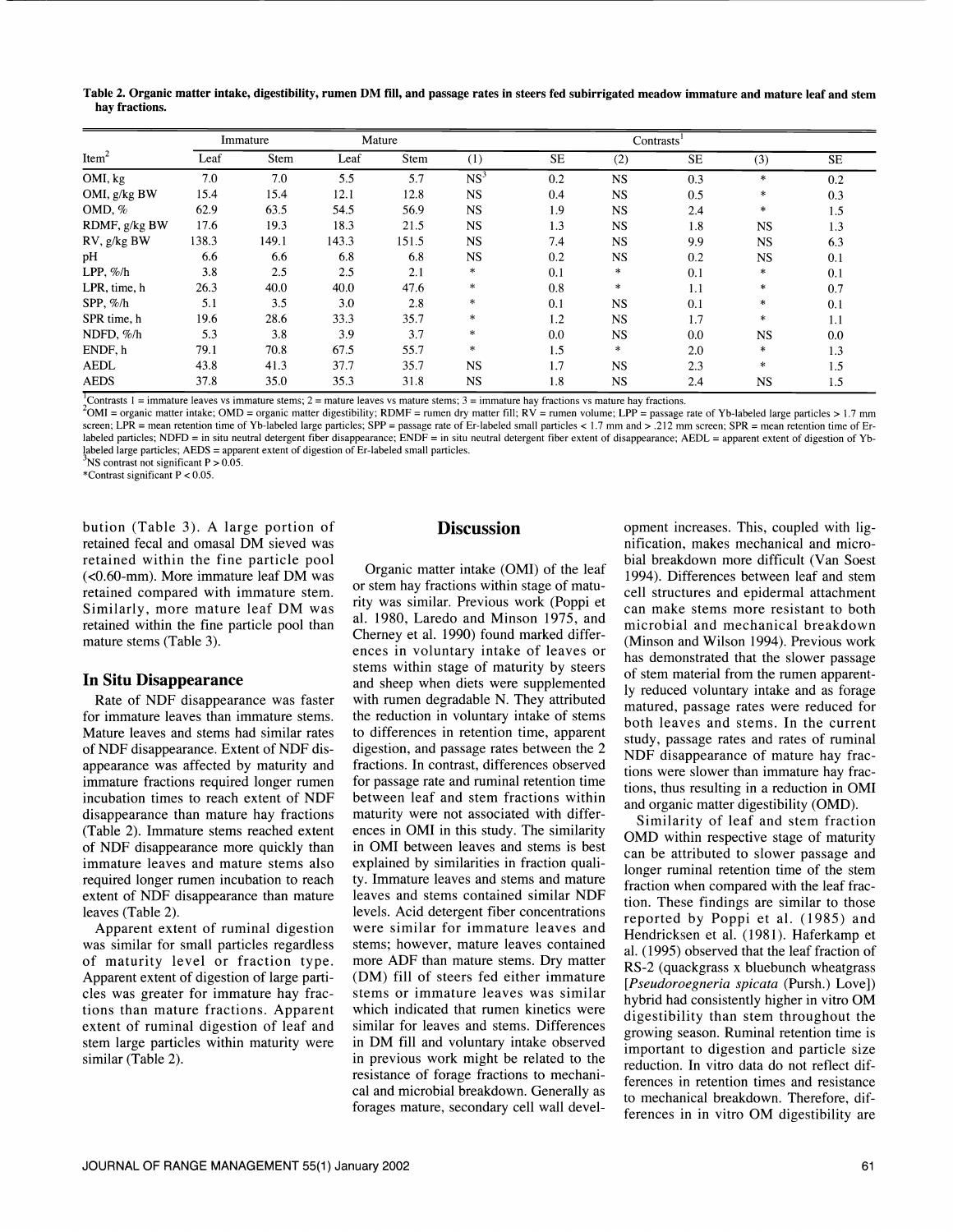not surprising because in vitro digestion does not account for passage rate and retention time, whereas in vivo procedures do. Differences in the 2 methods would likely occur if passage rate and retention were different. The longer forage is retained within the rumen the greater the opportunity for digestion and particle breakdown. Stems were retained longer, thus they had a greater opportunity for digestion.

For particles to exit the rumen via passage, Poppi et al. (1985) reported that particles must be reduced to a size small enough to pass through a 1.18-mm screen. Changes in the chemical composition of forage due to maturation can alter the relative resistance of a forage particle to digestibility and particle size reduction.

Bailey et al. (1990) reported that particle size of ruminal contents had a direct effect on the rate at which diets are passed from the rumen. They suggested that ruminal particle size was a function of the initial particle size of masticated feed and the rate of particle size reduction due to rumination and microbial breakdown. The geometric mean diameter of pre-ingested hay fractions in this study was larger for leaves than stems, and larger for immature fractions than mature fractions. Following ingestion of the hay fractions, geometric mean diameter of ruminal digesta was larger for stems than leaves which suggested that leaves were less resistant to contrasts 1 = immand-<br>narticle breakdown than are stems mature hay fractions. particle breakdown than are stems.

Poppi et al. (1981) observed that cattle and sheep consumed more leaf than stem, apparently due to shorter retention of the leaf fraction within the rumen. They concluded that the controlling factor of parti-<br>cle retention and hence voluntary intake, was retention time of the small particle pool (particles  $\leq$  1.18 mm). They observed that the small particle pool contained about 72% of the total ruminal dry matter (DM). In this study, the small particle pool of the hay fractions accounted for 48 to 60% of the total rumen DM. If small particle retention was the rate limiting factor for organic matter intake (OMI), then the longer retention time of small particles for mature fractions compared with immature fractions could have depressed OMI of the mature fractions. However, if the small particle pool was the rate limiting factor, there should have been OMI differences between immature stem and leaf fractions. In contrast, Prigge et al. (1990) did not find a relationship between digesta passage and ruminal particle size, and con- cluded that other factors regulate passage from the rumen besides just particle size. Lechner-Doll et al. (1991) observed that Table 3. Particle size of leaves and stems, ruminal digesta, omasal, and fecal content of subirrigated meadow immature and mature leaf and stem hay fractions fed to beef steers.

|                   |      | Immature |      | Mature |           | Contrasts <sup>1</sup> |           |
|-------------------|------|----------|------|--------|-----------|------------------------|-----------|
| Site <sup>2</sup> | Leaf | Stem     | Leaf | Stem   | (1)       | (2)                    | (3)       |
| Diet              |      |          |      |        |           |                        |           |
| Screen size, mm   |      |          |      |        |           |                        |           |
| $\geq 3.36$       | 57.5 | 48.7     | 76.8 | 70.2   | $\ast$    | $\ast$                 | $\ast$    |
| $\geq 1.18$       | 74.5 | 82.6     | 89.6 | 87.5   | $\ast$    | NS <sup>2</sup>        | $\ast$    |
| $\geq 0.60$       | 86.9 | 91.3     | 93.2 | 90.7   | $\ast$    | <b>NS</b>              | $\ast$    |
| < 0.60            | 13.1 | 8.7      | 6.8  | 9.2    | $\ast$    | <b>NS</b>              | $\ast$    |
| < 0.212           | 8.3  | 6.0      | 6.0  | 8.8    | $\ast$    | $\ast$                 | <b>NS</b> |
| $GMD3$ , mm       | 3.1  | 2.9      | 5.7  | 4.5    | <b>NS</b> | $\ast$                 | $\ast$    |
| Rumen             |      |          |      |        |           |                        |           |
| Screen size, mm   |      |          |      |        |           |                        |           |
| $\geq 3.36$       | 15.3 | 20.8     | 9.7  | 17.3   | <b>NS</b> | <b>NS</b>              | <b>NS</b> |
| $\geq 1.18$       | 33.0 | 41.5     | 27.7 | 39.8   | $\ast$    | $\ast$                 | <b>NS</b> |
| $\geq 0.60$       | 42.0 | 51.7     | 38.6 | 53.0   | $\ast$    | *                      | <b>NS</b> |
| < 0.60            | 58.0 | 48.3     | 61.4 | 47.0   | $\ast$    | $*$                    | <b>NS</b> |
| < 0.212           | 33.8 | 27.0     | 35.3 | 23.3   | <b>NS</b> | *                      | NS        |
| GMD, mm           | 0.6  | 0.8      | 0.5  | 0.8    | *         | $\ast$                 | <b>NS</b> |
| Omasum            |      |          |      |        |           |                        |           |
| Screen size, mm   |      |          |      |        |           |                        |           |
| $\geq 3.36$       | 0.9  | 1.1      | 0.3  | 1.4    | <b>NS</b> | $\ast$                 | <b>NS</b> |
| $\geq 1.18$       | 8.3  | 6.9      | 6.7  | 7.2    | <b>NS</b> | <b>NS</b>              | <b>NS</b> |
| $\geq 0.60$       | 13.9 | 14.4     | 12.7 | 15.3   | <b>NS</b> | <b>NS</b>              | <b>NS</b> |
| < 0.60            | 86.1 | 85.6     | 87.3 | 84.7   | <b>NS</b> | <b>NS</b>              | <b>NS</b> |
| < 0.212           | 55.3 | 45.6     | 56.1 | 43.0   | <b>NS</b> | NS                     | <b>NS</b> |
| GMD, mm           | 0.2  | 0.3      | 0.2  | 0.3    | <b>NS</b> | <b>NS</b>              | <b>NS</b> |
| Feces             |      |          |      |        |           |                        |           |
| Screen size, mm   |      |          |      |        |           |                        |           |
| $\geq 3.36$       | 0.5  | 0.7      | 0.6  | 0.7    | <b>NS</b> | <b>NS</b>              | <b>NS</b> |
| $\geq 1.18$       | 3.4  | 5.6      | 4.2  | 5.3    | *         | <b>NS</b>              | <b>NS</b> |
| $\geq 0.60$       | 7.9  | 13.4     | 8.4  | 14.0   | $\ast$    | $\ast$                 | <b>NS</b> |
| < 0.60            | 92.1 | 86.6     | 91.7 | 86.0   | $\ast$    | *                      | <b>NS</b> |
| < 0.212           | 69.4 | 52.9     | 62.7 | 47.4   | $\ast$    | <b>NS</b>              | <b>NS</b> |
| GMD, mm           | 0.2  | 0.2      | 0.2  | 0.2    | <b>NS</b> | <b>NS</b>              | <b>NS</b> |

Contrasts 1 = immature leaves vs immature stems; 2 = mature leaves vs mature stem; 3 = immature hay fractions vs

NS Contrast not significant ( $P > 0.05$ ).

 ${}^{3}$ GMD = geometric mean diameter (Waldo et al. 1971).

\*Contrast significant (P < 0.05).

the breakdown of large particles is faster than passage of small particles, suggesting that small particles are selectively retained are in agreement with those observed by in the rumen. They concluded that particle density and size are the primary determinants of passage. Minson and Wilson (1994) suggested that as plants mature vascular cells and sclerenchyma strands thicken and lignify in both stems and leaves, making these particles stronger and more resistant to size reduction.

Poppi et al. (1980) reported that fecal particle size can provide an indication of the critical size for digesta to pass from the rumen. Poppi et al. (1981) observed that the critical size for ruminal passage was 1.18 mm for both cattle and sheep. Similarly, no differences were observed between the critical passage size of leaves and stems. Shaver et al. (1988) suggested that the critical particle size for rumen  $(L)$ .) Moench., pearl millet *Pennisetum* escape in dairy cattle was greater than *glaucum* L., barley *Hordeum vulgar* L., or escape in dairy cattle was greater than 1.18 mm since 20 to 36% of fecal DM was retained on screens  $\geq 1.18$  mm compared

with the 1 to 2% retention reported by Poppi et al. (1981). Findings of this study Poppi et al. (1981) in that the critical particle size for rumen escape for both leaves and stems was  $\leq 1.18$  mm.

Although differences were observed in particle passage rates, retention times, resistance to particle breakdown, and digestion rates of leaf and stem fractions, these differences had no effect on OMI. Previous studies have demonstrated marked differences in voluntary intake of leaves and stems. Previous studies differ from this study in that leaf and stem differences were evaluated using a single monoculture forage species (i.e. ryegrass Lolium perenne L., crabgrass Digitaria decumbens Stent., windmill grass Chloris gayana Kunth, sorghum Sorghum bicolor (L.) Moench., pearl millet Pennisetum oats Avena sativa L.). Hay fractions evaluated in the present study were harvested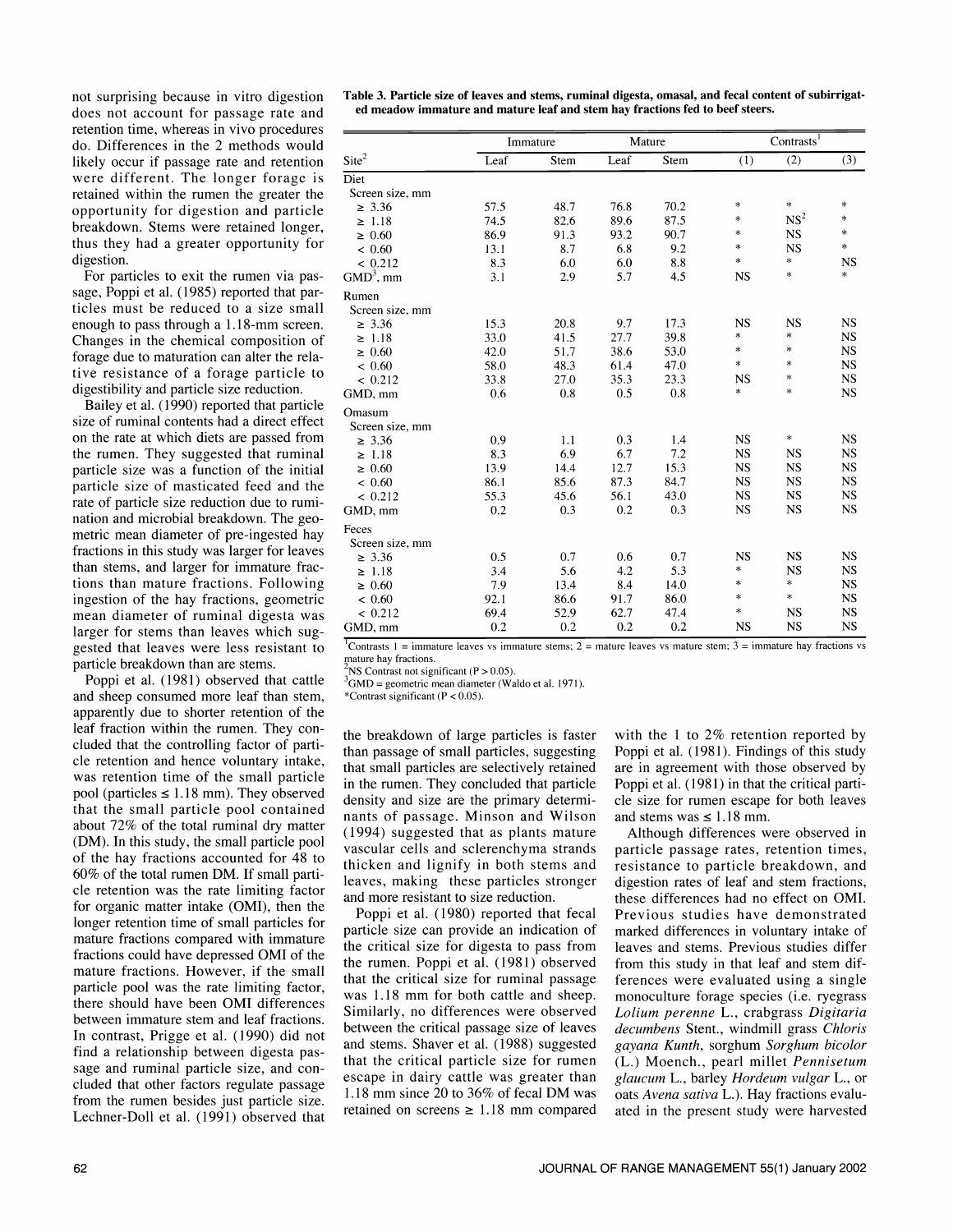from a complex population consisting of 69% cool-season grasses, 23% sedges and rushes, and 8% forbs. Temperature, competition for water and nutrients, shading, and other environmental factors can cause deviations in forage quality, even when harvested at the same maturity (Buxton and Fales 1994). Hay was harvested in this study under conditions such that the quality of leaf and stem fractions within stage of maturity were similar, thus no differ ences in OMI or organic matter digestibility (OMD) occurred. Differences in quality between immature and mature forages resulted in lower OMI and OMD in steers fed mature leaf or stem hay fractions com-<br>pared with steers fed immature fractions.

### **Conclusions**

As forage grasses mature, particulate passage rates decrease, ruminal retention times increase, and forage particles become more resistant to mechanical and microbial breakdown. We conclude that these changes reduced voluntary intake of steers fed mature leaf and stem fractions compared with steers fed immature fractions, even when diets were similar in rumen degradable N. The reduction in OMI was a function of the physical and chemical properties of the hay fractions. Quality of immature leaves and stems was similar, thus resulting in similar OMI and OMD of steers fed these fractions. Likewise, quality of mature leaves and stems was similar, which resulted in similar OMI and OMD of steers fed those fractions. In this study, time of harvest had a greater impact on animal OMI than did the individual leaf or stem fractions when rumen degradable N was similar.

# Literature Cited

- Aharoni, Y. and H. Tagari. 1991. Use of nitrogen-15 determinations of purine nitrogen fraction of digesta to define nitrogen metabolism traits in the rumen. J. Dairy Sci. 74:2540-2547.
- AOAC. 1984. Official methods of analysis. (14th Ed.). Assoc. Official Anal. Chemists, Arlington, Virg.
- Bailey, A.T., R.A. Erdman, L.W. Smith, and B. K. Sharma. 1990. Particle size reduction during initial mastication of forages by dairy cattle. J. Anim. Sci. 68:2084-2094.
- Buxton, D.R. and S.L. Fales. 1994. Plant environment and quality, p. 155-199. In: G.C. Fahey, Jr., M. Collins, D.R. Mertens, and L.E. Moser (eds.), Forage quality, evaluation, and utilization. Amer. Soc. Agron., Crop Sci. Soc. Amer., Soil Sci. Soc. Amer., Madison, Wis.
- Cherney, D.J.R., D.R. Mertens, and J.E. Moore. 1990. Intake and digestibility by wethers as influenced by forage morphology at three levels of forage offering. J. Anim. Sci. 68:4387-4399.
- Cochran, W.G. and G.M. Cox. 1992. Experimental Design. John Wiley & Sons, Inc., New York, N.Y.
- Ehle, F.R. 1984. Measurement of mean particle size of forages by wet and dry sieving techniques, p.18-21. In: P.M. Kennedy (ed.), Techniques in particle size analysis of feed and digesta in ruminants. Can. Soc. Anim. Sci., Occasional Pub. 1. Edmonton, Alberta, Can.
- Grant, R.J. and D.R. Mertens. 1992. Impact of in vitro fermentation techniques upon 75:1263-1272.
- Grant, R.J. and S.J. Weidner. 1992. Digestion kinetics of fiber: Influence of in vitro buffer pH varied within observed physiological range. J. Dairy Sci. 75:1060-1068.
- Haferkamp, M.R., D.C. Adams, M.M. Borman, E.E. Grings, and P.O. Currie. 1995. Yield and quality of RS-2, a quackgrass x bluebunch wheatgrass hybrid. J. Range Manage. 48:362-369.
- Hendricksen, R.E., D.P. Poppi, and D.J. Minson. 1981. The voluntary intake, digestibility and retention time by cattle and sheep of stem and leaf fractions of a tropical legume (Lablab purureus). Australian J. Agr. Res. 32:389-398.
- Karimi, A.R., F.N. Owens, and G.W. Horn. 1986. Simultaneous extractions of Yb, Dy, and Co from feces with EDTA, DCTA, or DTPA. J. Anim. Sci. 63(Suppl.1):447.
- Krysl, L.J., M.J. Galyean, M.B. Judkins, M.E. Branine, and R.E. Estell. 1987. Digestive physiology of steers grazing fertilized and non-fertilized blue grama rangeland. J. Range Manage. 40:493-501.
- Laredo, M.A. and D.J. Minson. 1975. The voluntary intake and digestibility by sheep of leaf and stem fractions of Lolium perenne. J. Brit. Grassl. Soc. 30:73-77.
- Lechner-Doll, M., M. Kaske, and W.V. Engelhardt. 1991. Factors affecting the mean retention time of particles in the forestomach of ruminants and camelids, p. 455-482. In: T. Tusuda, Y. Sasaki, and R. Kawashima (eds.), Physiological aspects of digestion and metabolism in ruminants. Academic Press, Inc. San Diego, Calif.
- McCollum, F.T. and M.L. Galyean. 1985. Influence of cottonseed meal supplementation on voluntary intake, rumen fermentation and rate of passage of prairie hay in beef steers. J. Anim. Sci. 60:570-577.
- Minson, D.J. and J.R. Wilson. 1994. Prediction of intake as an element of forage quality, p. 533-563. In: G.C. Fahey, Jr., M. Collins, D.R. Mertens, and L.E. Moser (eds.), Forage quality, evaluation, and utilization. Amer. Soc. Agron., Crop Sci. Soc. Amer., Soil Sci. Soc. Amer., Madison, Wis.
- Moir, R.J. 1984. Why an omasum? p. 85-92. In: Ruminant physiology-concepts and con sequences. Proc., Symp. Univ. Western Australia. Australia.
- Moore, K.J. and L.E. Moser. 1995. Quantifying developmental morphology of perennial grasses. Crop Sci. 35:37-43.
- Moseley, G. 1984. The analysis and description of particle size distribution of digesta, p. 22-38. In: P.M. Kennedy (ed.), Techniques in particle size analysis of feed and digesta in ruminants. Can. Soc. Anim. Sci., Occasional Pub. 1. Edmonton, Alberta, Can.
- Nelson, C.J. and L.E. Moser.1994. Plant factors affecting forage quality, p.115-154. In: G.C. Fahey, Jr., M. Collins, D.R. Mertens, and L.E. Moser (eds.), Forage quality, evaluation, and utilization. Amer. Soc. Agron., Crop Sci. Soc. Amer., Soil Sci. Soc. Amer., Madison, Wis.
- kinetics of fiber digestion. J. Dairy Sci. management practices to meet protein needs Nichols, J.T. 1989. Forage production and on the farm or ranch. p. 114-124. Proc., Range Beef Cow Symp. XI Rapid City, S.Dak.
	- Nichols, J.T. 1991. Management practices for subirrigated meadows in Nebraska. p. 27-38. Proc., Third Intermountain Meadow Symp. Steamboat Springs, Colo.
	- Poppi, D.P., R.E. Hendricksen, and D.J. Minson. 1985. The relative resistance to escape of leaf and stem particles from the rumen of cattle and sheep. J. Agr. Sci.(Camb.)105:9-14.
	- Poppi, D.P., D.J. Minson, and J.H. Ternouth. 1980. Studies of cattle and sheep eating leaf and stem fractions of grasses. In: The voluntary intake, digestibility and retention time in the reticulo-rumen. Australian J. Agr. Res. 32:99-108.
	- Poppi, D.P., D.J. Minson, and J.H. Ternouth. 1981. Studies of cattle and sheep eating leaf and stem fractions of grasses. III. The retention time in the rumen of large feed particles. Australian J. Agr. Res. 32:123-137.
	- Prigge, E.C., B.A. Stuthers, and N.A. Jacquemet. 1990. Influence of forage diets on ruminal particle size, passage of digesta, feed intake and digestibility. J. Anim. Sci. 68:4352-4360.
	- Reece, P.E., J.T. Nichols, J.E. Brummer, R.K. Engel, and K.M. Eskridge. 1994. Harvest date and fertilizer effects on native and interseeded wetland meadows. J. Range Manage. 47:178-183.
	- SAS Institute. 1992. SAS/STAT software, Release 6.07. Cary, N.C.
	- Schneider, B.H. and W.P. Flatt. 1975. The evaluation of feeds through digestibility experiments. Univ. Georgia Press, Athens, Ga.
	- Shaver, R.D., A.J. Nytes, L.D. Satter, and N.A. Jorgensen. 1988. Influence of feed intake, forage physical form, and forage fiber content on particle size of masticated forage, ruminal digesta, and feces of dairy cows. J. Dairy Sci. 71:1566-1572.
	- Streeter, C.L., D.C. Clanton, and O.E. Hoehne. 1968. Influence of advance in sea son on nutritive value of forage consumed by cattle grazing western Nebraska native range. Univ. Neb. Coll. Agr. and Home Econ., Res. Bull. 227. Lincoln, Neb.